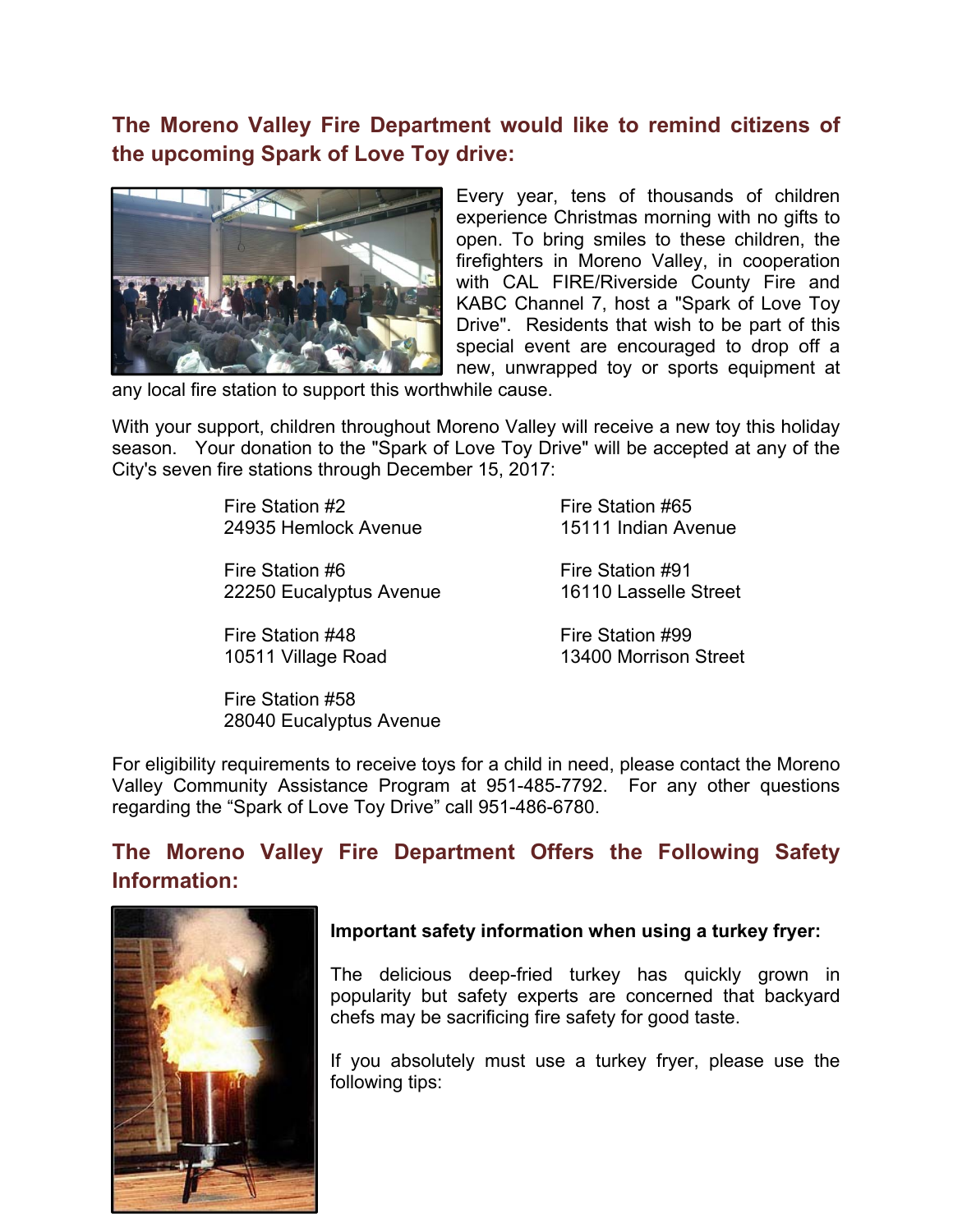- Turkey fryers should always be used outdoors a safe distance from buildings and any other flammable materials.
- Never use turkey fryers in a garage or on a wooden deck.
- Make sure the fryers are used on a flat surface to reduce accidental tipping.
- Never leave the fryer unattended. Most units do not have thermostat controls. If you do not watch the fryer carefully, the oil will continue to heat until it catches fire.
- Never let children or pets near the fryer even if it is not in use. The oil inside the cooking pot can remain dangerously hot hours after use.
- To avoid oil spillover, do not overfill the fryer.
- Use well-insulated potholders or oven mitts when touching pot or lid handles. If possible, wear safety goggles to protect your eyes from oil splatter.
- Keep an all-purpose fire extinguisher nearby. Never use water to extinguish a grease fire. If the fire is manageable, use your all-purpose fire extinguisher. If the fire increases, immediately call 9-1-1.

## **The Moreno Valley Fire Department would like to offer the following health information:**

A stroke occurs when the blood supply to part of your brain is interrupted or severely reduced, depriving brain tissue of oxygen and nutrients. The brain cells begin to die within minutes of this occurrence.

It's important to watch for signs and symptoms if you or someone else may be having a stroke. Take note of when the signs and symptoms begin; the length of time they have been present may guide the treatment decisions made by emergency personnel.



Signs and symptoms include, but are not limited to:

- Trouble speaking and confusion; slurred words and difficulty understanding speech.
- Paralysis or numbness of the:
	- $\circ$  Face one side of your mouth may droop if you try to smile.
	- o Arm
	- o Leg
- Trouble with your eyes:
	- o Blurred or blackened vision in one or both eyes, and/or seeing double.
- Headache:
	- o Sudden, severe headache, which may be accompanied by vomiting, dizziness or altered consciousness.
- Trouble with walking: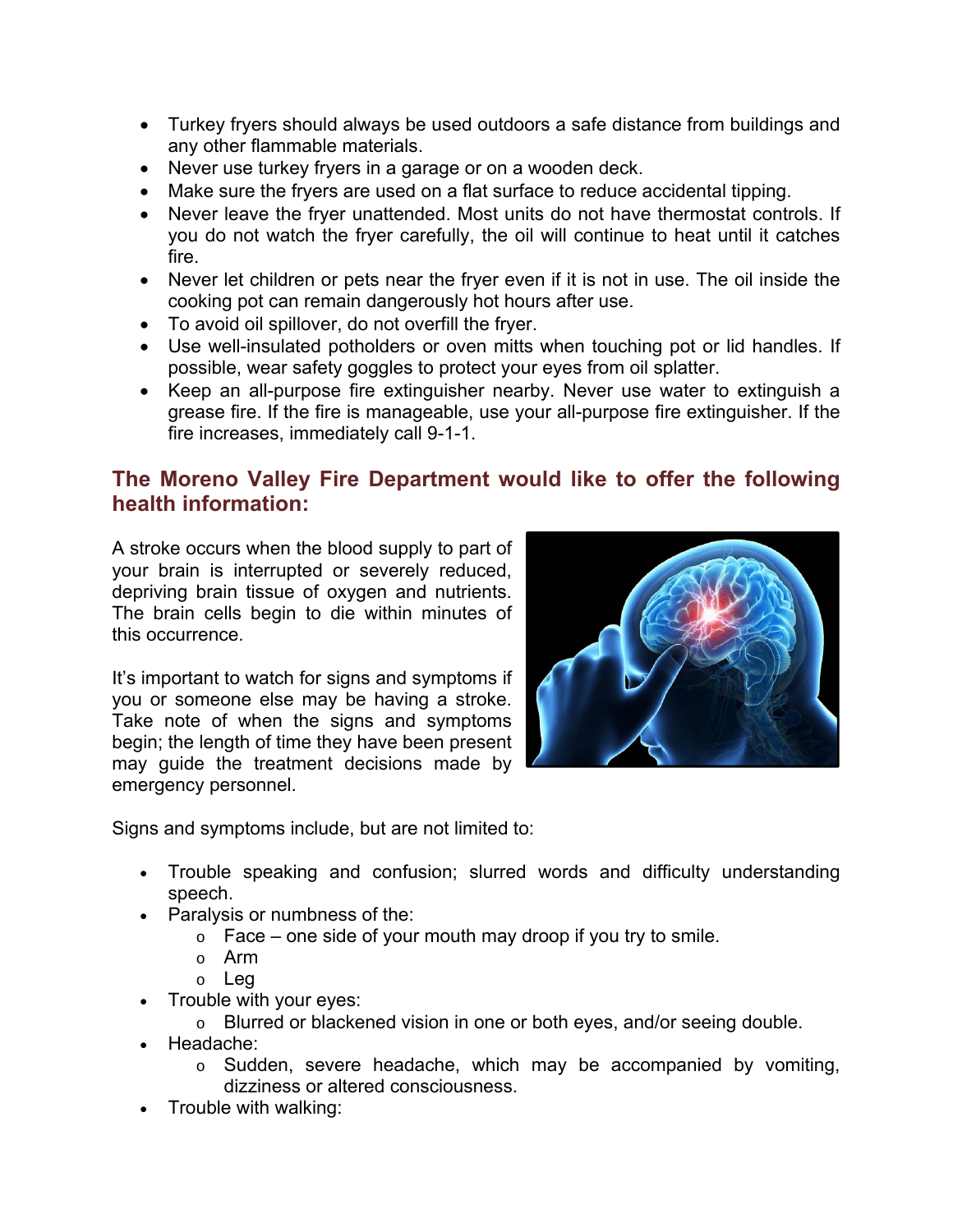o Sudden dizziness, loss of balance or loss of coordination.

If you suspect someone is having a stroke, **"BE FAST**" and do the following:

- **Balance** Is there a sudden loss of balance?
- **Eyes** Is there sudden blurred or double vision?
- **Face** Ask the person to smile. Does one side of the face droop?
- **Arms** Ask the person to raise both arms. Does one arm drift downward? Or do they have trouble raising one arm?
- **Speech** Ask the person to repeat a simple phrase. Is their speech slurred or strange?
- **Time** If you observe any of these signs, call 9-1-1 immediately

Steps you can take to minimize your risk of a stroke include knowing your stroke risk factors, following your doctor's recommendations and adopting a healthy lifestyle.

## **The Moreno Valley Fire Department would like to offer the following earthquake preparedness information:**



Thousands of earthquakes occur in California each year, but most are too small to be felt. Seismologists believe that one or more major earthquakes of magnitude 7 or larger is likely to occur somewhere in California anytime within the next 30 years. If these major earthquakes are in populated areas, the losses will be substantial.

Scientists estimate that more than 200 faults in the area

are capable of causing an earthquake of magnitude 6 or greater; large enough to cause significant damage to life and property. Most of the population in Southern California lives within 30 miles of one of these faults. No one knows when or where such an earthquake will occur, but everyone can reduce the risk of injury, property loss and even death by following the safety steps listed below.

## **Step 1: Fix potential hazards in your home**:

- Strap water heaters correctly to the wall.
- Install latches on kitchen cabinets.
- Secure TVs, stereos, computers, etc. with Velcro straps.
- Secure top-heavy furniture and appliances to walls.
- Install flexible connectors on gas appliances.
- Store flammable or hazardous materials on lower shelves, or on the floor.

## **Step 2: Create a disaster plan:**

- Select a safe place outside of your home to meet your family or housemates after the earthquake.
- Practice "**drop, cover,** and **hold on.**"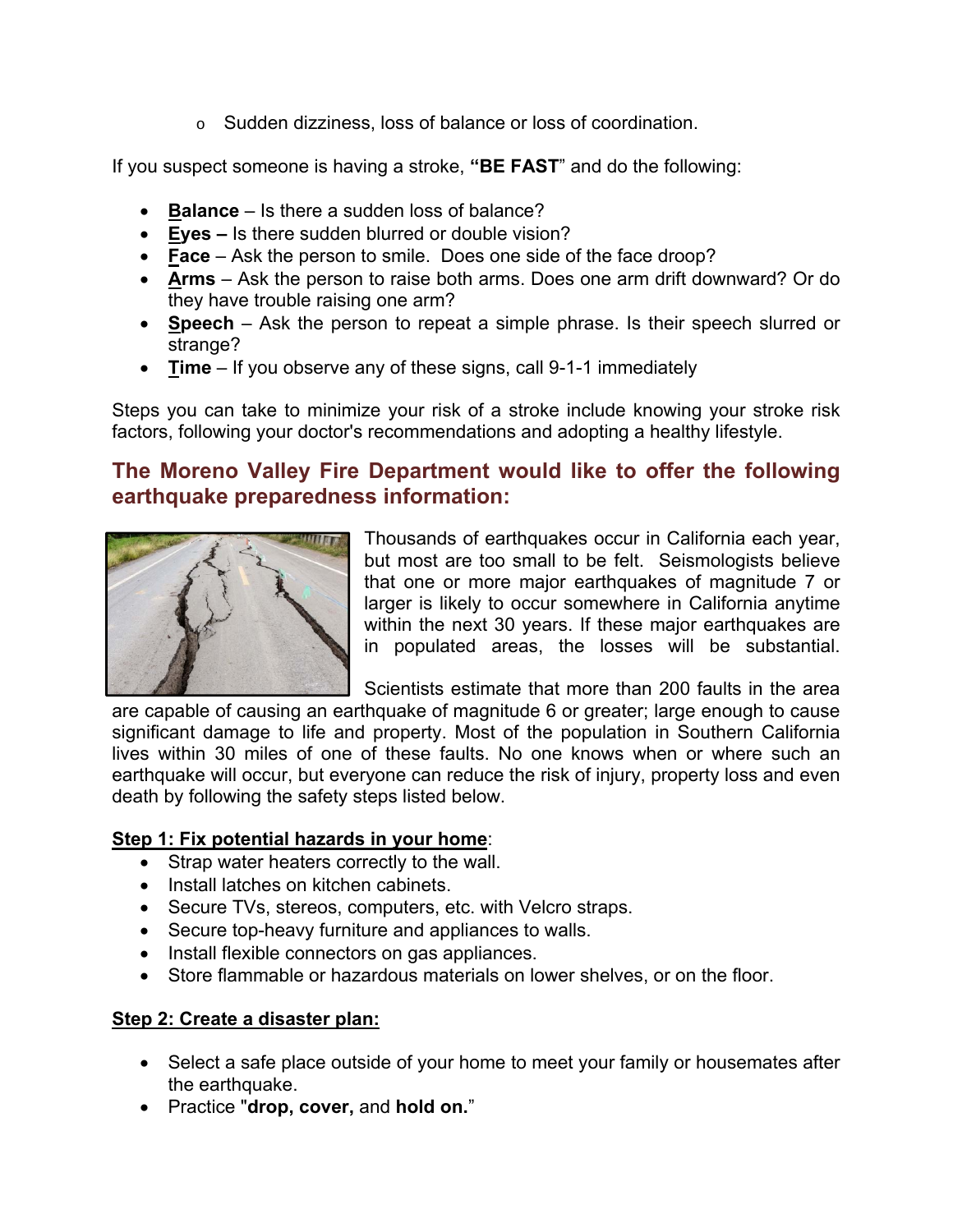- Take an American Red Cross First Aid and CPR course.
- Keep shoes and a flashlight next to each bed.
- Know how and when to shut off utilities.
- Learn how to properly use a fire extinguisher.
- Keep a fire extinguisher in an easy access area and ensure everyone know how to exit.

#### **Step 3: Disaster supply kits:**

- Keep a personal disaster supply kit in your home, in your car, and at work, with at least the following:
	- o Medications and important medical information, first aid kit and handbook.
	- o Spare eyeglasses or contact lenses.
	- o Bottled water and snack foods.
	- o Whistle (to alert rescuers to your location).
	- o Emergency cash, in small bills.
	- o Working flashlight with extra batteries and bulbs.
	- o Copies of personal identification and emergency contacts.
- In addition to your personal disaster supply kits, store a household disaster supply kit with a 7-10 day supply of items needed to live without normal services (water, electricity, etc.) for each member of your family while you begin recovery.

### **Step 4: During earthquakes and aftershocks:**

- **Drop, Cover, and Hold On.**
	- o During earthquakes, *drop* to the floor; take *cover* under a sturdy desk or table, and *hold on* to it firmly.
- If you are in bed, hold on and stay there, protecting your head with a pillow.
- The area near outer walls is very dangerous. Do not try to go outside during shaking.
- If outside, move to a clear area if you can safely do so; avoid power lines, trees, and other hazards.
- If driving, pull over to the side of the road, stop, and stay in your car until shaking stops.

### **Step 6: When safe, continue to follow your disaster plan:**

The first days after the earthquake:

- Until you are sure there are no gas leaks, do not use open flames or operate any electrical or mechanical device that can create a spark. Never use the following indoors: camp stoves, gas lanterns or heaters, gas or charcoal grills, or gas generators. These can release deadly carbon monoxide or be a fire hazard in aftershocks.
- Turn on your portable or car radio for information and safety advisories.
- Check on the condition of your neighbors.